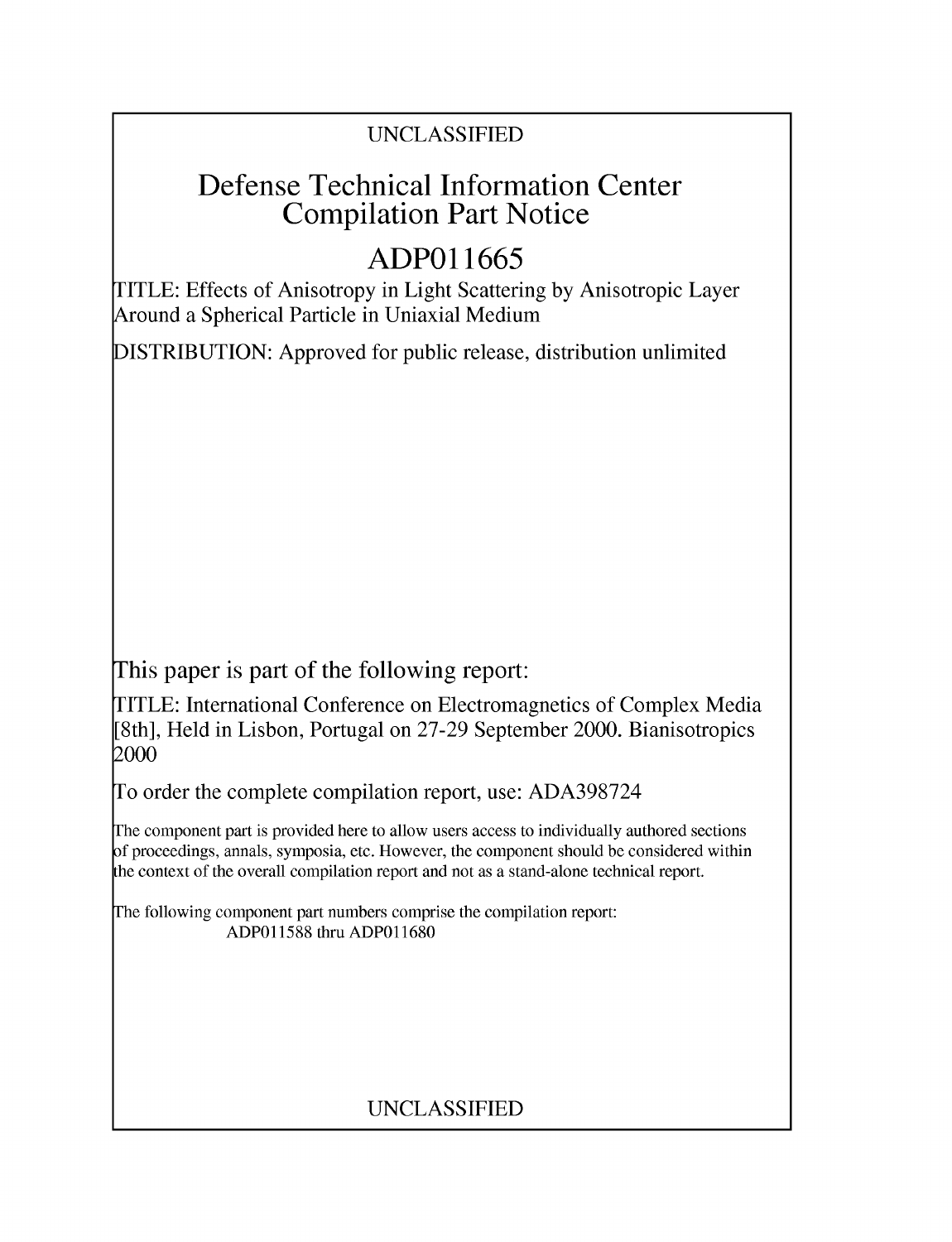## Effects of Anisotropy in Light Scattering **by** Anisotropic Layer around a Spherical Particle in Uniaxial Medium

A. D. Kiselev<sup>1</sup>, V. Yu. Reshetnyak<sup>2</sup>, and T. J. Sluckin<sup>3</sup>

- **1** Department of Pure & Applied Mathematics, Chernigov State Technological University, Shevchenko Street 95, 14027 Chernigov, Ukraine Fax: +380-46-22 34244; Email: kisel@elit.chernigov.ua
- 2 Department of Theoretical Physics, Kiev State University, Prospect Glushkova 6, 03680 Kiev, Ukraine
- **3** Faculty of Mathematical Studies, University of Southampton, Southampton S017 1BJ, United Kingdom

#### Abstract

We have used a Mie-type theory to study the light scattering from an annular anisotropic layer around a spherical colloidal particle. We have derived an exact solution of the scattering problem in the case when the distribution of the optical axes around the particles posses some special transformation properties under rotation and, outside of the layer, the ambient medium is isotropic. We have then calculated the dependence of the the scattering cross-section on particle size, anisotropy parameter, and layer thickness for different optical axis distributions. We find that the scattering cross-section is strongly affected by the type of anisotropy. The presence of disclinations enhances scattering efficiency. We determine the region of validity of Rayleigh-Gans approximation by comparing approximate values of the scattering cross-section with the results computed from the exact solution. As an additional effect specific to anisotropic scatterer, it is found that for structures with broken central symmetry there is the phase shift proportional to the logarithm of layer thickness that enters the scattering amplitudes.

In order to study the case of anisotropic ambient medium, approximate theory has been developed. The phase shift is found to affect the scattering amplitudes even if the central symmetry is unbroken.

#### 1. Introduction

There are a large number of physical contexts in which it is useful to understand light scattering by impurities [1]. A particular example of recent interest concerns liquid crystal devices. There are now a number of systems in which liquid crystal droplets are suspended in a polymer matrix - the so-called PDLC systems - or the inverse system, involving colloids now with a nematic liquid crystal solvent. The latter systems are commonly known as filled nematics [2, 3].

In such systems it is required to calculate the scattering of light by composite anisotropic particles embedded in an isotropic matrix. In this paper we discuss some model cases of light scattering by such particles, which may be supposed to represent local liquid crystalline director structures, using both the Mie and the Rayleigh-Gans (R-G) approaches.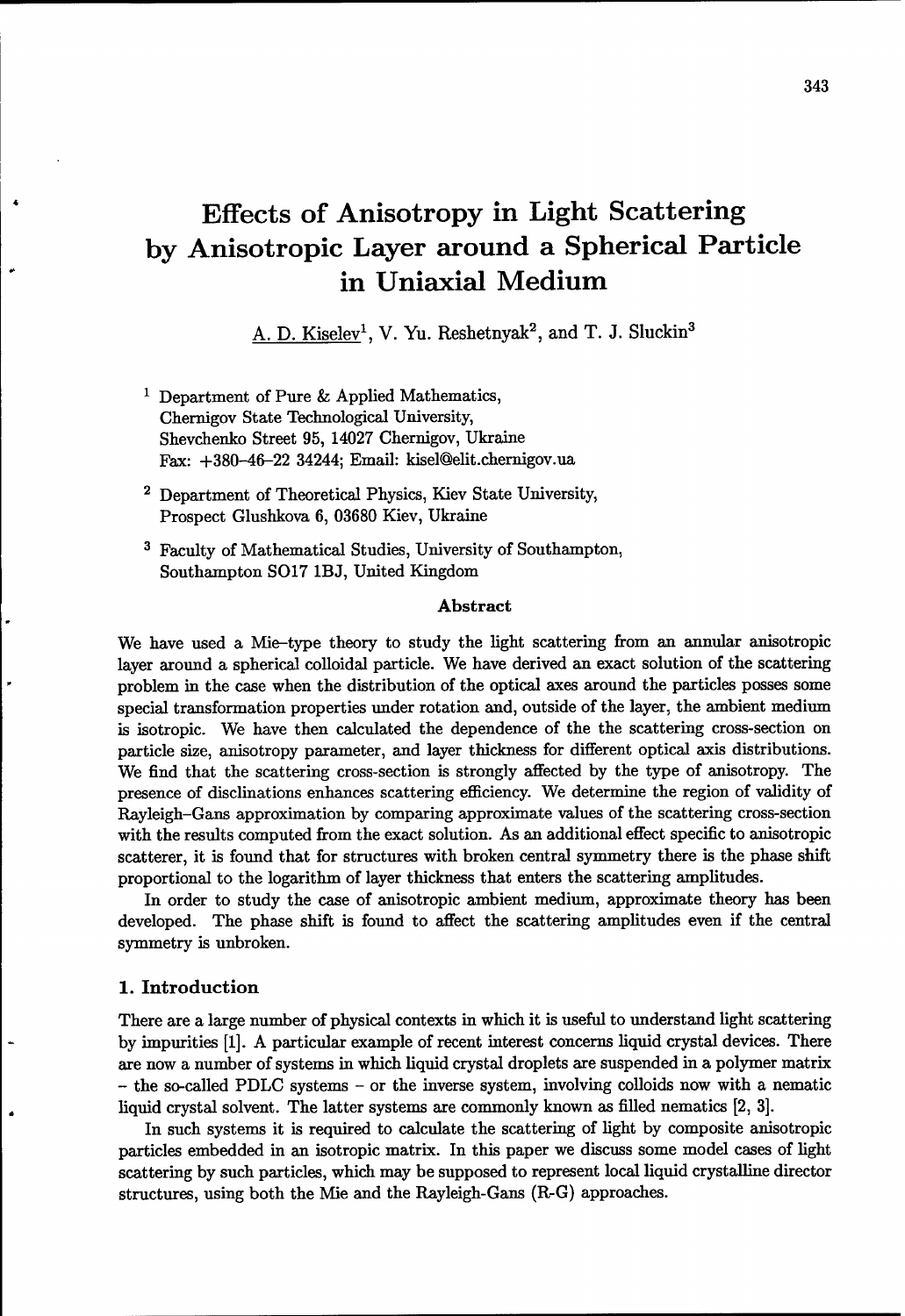The large majority of exact solutions of the single-scattering problem have been derived for isotropic scatterers [4]. However, there are a few cases for which Mie theory has been extended to the case of anisotropic scatterers[5, 6, 7, 8].

In order that the problem have an analytic solution, we find it necessary to restrict consideration to cases in which the optical axis distributions within the anisotropic layer around the core possess some special symmetry properties under rotation. The analysis is then based on a systematic expansion of the electromagnetic field over vector spherical harmonics [9, 10]. The specific form of the expansions is known as the T-matrix ansatz. This has been widely used in the related problem of light scattering by nonspherical particles [11].

In this study we investigate the dependence of light scattering from the layer on the internal structure of the optical tensor, and implicitly on the liquid crystal director texture. We also compare our exact results with those obtained by the simpler but less accurate R-G method. For brevity, in what follows we shall leave aside the details on this comparison and do not discuss extensions of the theory.

#### 2. Scatterers

We consider scattering by a spherical particle of radius *R1* embedded in a uniform isotropic dielectric medium with dielectric constant  $\epsilon_{ij} = \epsilon \delta_{ij}$  and magnetic permeability  $\mu_{ij} = \mu \delta_{ij}$ . The scattering particle consists of an inner isotropic core of radius  $R_2$ , surrounded by an anisotropic annular layer of thickness  $d = R_1 - R_2$ .

Within the inner core of the scatterer the dielectric tensor  $\epsilon$ , and the magnetic permittivity  $\mu$  take the values  $\epsilon_{ij} = \epsilon_2 \delta_{ij}$ ,  $\mu_{ij} = \mu_2 \delta_{ij}$ . The dielectric tensor within the annular layer is locally uniaxial. The optical axis distribution is defined by the vector field **fi.** (Hats will denote unit vectors.) Then within the annular layer  $\epsilon_{ij}(\mathbf{r}) = \epsilon_1 \delta_{ij} + \Delta \epsilon_1 (\hat{\mathbf{n}}(\mathbf{r}) \otimes \hat{\mathbf{n}}(\mathbf{r}))_{ij}$  and  $\mu_{ij} = \mu_1 \delta_{ij}$ . The unit vector **fi** corresponds to a liquid crystal director for material within the annular region.

We shall suppose that the director field can be written in the following form

$$
\hat{\mathbf{n}} = n_r \hat{\mathbf{r}} + n_\varphi \hat{\varphi} + n_\vartheta \hat{\vartheta}, \tag{1}
$$

where  $\hat{\mathbf{r}}$  is the unit radial vector and  $\hat{\varphi}$ ,  $\hat{\vartheta}$  are the vectors tangential to the unit sphere. The components  $n_r, n_\varphi, n_\vartheta$  are constants.

#### **3.** Generalized Mie Theory

The electromagnetic field can be expanded using the vector spherical harmonic basis,  $Y_{j+\delta j m}(\phi, \theta) \equiv$  $Y_{j+\delta jm}(\hat{\mathbf{r}})$   $(\delta = 0, \pm 1)$  [9] as follows:

$$
\mathbf{E} = \sum_{jm} \mathbf{E}_{jm} = \sum_{jm} \left[ p_{jm}^{(0)}(r) \mathbf{Y}_{jm}^{(0)}(\hat{\mathbf{r}}) + p_{jm}^{(e)}(r) \mathbf{Y}_{jm}^{(e)}(\hat{\mathbf{r}}) + p_{jm}^{(m)}(r) \mathbf{Y}_{jm}^{(m)}(\hat{\mathbf{r}}) \right],
$$
 (2a)

$$
\mathbf{H} = \sum_{jm} \mathbf{H}_{jm} = \sum_{jm} \left[ q_{jm}^{(0)}(r) \mathbf{Y}_{jm}^{(0)}(\hat{\mathbf{r}}) + q_{jm}^{(e)}(r) \mathbf{Y}_{jm}^{(e)}(\hat{\mathbf{r}}) + q_{jm}^{(m)}(r) \mathbf{Y}_{jm}^{(m)}(\hat{\mathbf{r}}) \right], \tag{2b}
$$

where  $Y_{im}^{(m)} = Y_{jjm}$  and  $Y_{im}^{(e)} = [j/(2j+1)]^{1/2}Y_{j+1jm} + [(j+1)/(2j+1)]^{1/2}Y_{j-1jm}$  are  $\text{electrical and magnetic harmonics respectively, and \ } \mathbf{Y}^{(0)}_{jm} = [j/(2j+1)]^{1/2}\mathbf{Y}_{j-1\ j\ m} - [(j+1)/(2j+1)]^{1/2}\mathbf{Y}_{j-1\ j\ m}$  $[1]$ <sup>1/2</sup> $Y_{j+1jm}$  are longitudinal harmonics.

Outside the scatterer  $p_{jm}^{(\alpha)}(r)$  and  $q_{jm}^{(\alpha)}(r)$  can be expressed in terms of linear combinations of spherical Bessel functions and spherical Hankel functions. For the incident and scattered waves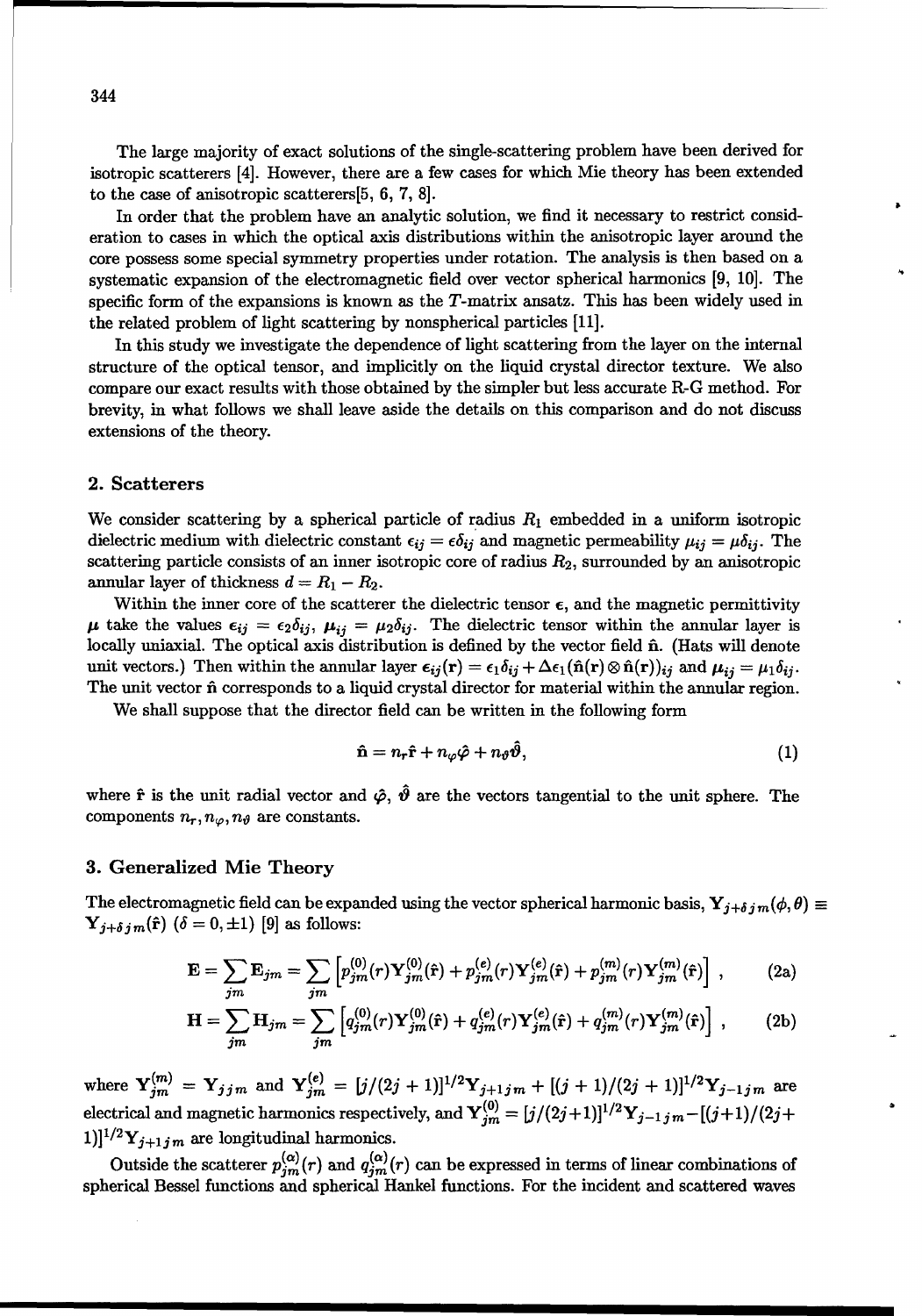in the far field region we have:

$$
\mathbf{E}_{inc} = \sum_{jm} \left( \alpha_{jm}^{(inc)} j_j(\rho) \mathbf{Y}_{jm}^{(m)} + \tilde{\alpha}_{jm}^{(inc)} D j_j(\rho) \mathbf{Y}_{jm}^{(e)} \right), \qquad (3)
$$

$$
\mathbf{E}_{sca} = \sum_{jm} \left( \beta_{jm}^{(sca)} h_j^{(1)}(\rho) \mathbf{Y}_{jm}^{(m)} + \tilde{\beta}_{jm}^{(sca)} Dh_j^{(1)}(\rho) \mathbf{Y}_{jm}^{(e)} \right), \tag{4}
$$

**I d** where  $\rho = kr$  and  $Df(x) \equiv x^{-1} \frac{d}{dx} (xf(x))$ . Since the scattering problem is linear, the coefficients  $g_{\alpha}(sca)$   $\tilde{g}(sca)$  are linearly related to  $f_{\alpha}(inc)$ ,  $\tilde{g}(inc)$ ,  $f_{\alpha}(inc)$ ,  $f_{\alpha}(inc)$ ,  $f_{\alpha}(inc)$ ,  $f_{\alpha}(inc)$ ,  $f_{\alpha}(inc)$ ,  $f_{\alpha}(inc)$ ,  $f_{\alpha}(inc)$ ,  $f_{\alpha}(inc)$ ,  $f_{\alpha}(inc)$ ,  $f_{\alpha}(inc)$ ,  $f_{\alpha}(inc)$ ,  $f_{\alpha}(inc)$ ,  $f_{\alpha}(inc)$ ,  $f_{\alpha}(inc)$ 

In order to derive the T-matrix, we need to find the general expressions for the electromagnetic field inside the anisotropic layer and the isotropic core. The ingoing and outgoing waves then can be related by using continuity of the tangential components of the electric and magnetic fields at  $r = R_2$  and  $r = R_1$  as boundary conditions.

Substituting the expansions (2) into the Maxwell equations gives a system of equations for the components  $p_{jm}^{(\alpha)}$  and  $q_{jm}^{(\alpha)}$ . For the distributions (1) we have found that the system can be reduced to a system of coupled Bessel equations for the magnetic components:  $\{p_{jm}^{(m)}, q_{jm}^{(m)}\}$ . For the structures  $\hat{\mathbf{n}} = \hat{\mathbf{v}}$  and  $\hat{\mathbf{n}} = \cos \gamma \hat{\mathbf{r}} + \sin \gamma \hat{\boldsymbol{\varphi}}$  solutions of this system can be obtained in the closed form. The result for transverse components is

$$
p_{jm}^{(m)} = \alpha_{jm} j_j(\rho_e) + \beta_{jm} h_j^{(1)}(\rho_e), \quad q_{jm}^{(e)} = n_e / \mu_1 D p_{jm}^{(m)}(\rho_e), \tag{5a}
$$

$$
q_{jm}^{(m)} \equiv \tilde{\rho}_e^{i\delta_j} \tilde{q}_{jm}^{(m)} = \tilde{\rho}_e^{i\delta_j} \left[ \tilde{\alpha}_{jm} j_{\tilde{j}} (\tilde{\rho}_e) + \tilde{\beta}_{jm} h_j^{(1)} (\tilde{\rho}_e) \right], \quad p_{jm}^{(e)} = -\mu_1 / \tilde{n}_e \, \tilde{\rho}_e^{i\delta_j} \, D \tilde{q}_{jm}^{(m)} (\tilde{\rho}_e), \qquad (5b)
$$

$$
\tilde{j}(\tilde{j}+1) = \frac{1+u_1(1-n_{\vartheta}^2)}{(1+u_1n_{\tau}^2)^2}j(j+1), \quad \delta_j = \tilde{u}_1\tilde{m}_e^2\sqrt{j(j+1)}\,n_{\varphi}n_r,\tag{5c}
$$

$$
u_1 \equiv \Delta \epsilon_1/\epsilon_1, \quad m_e^2 = \frac{1+u_1}{1+u_1(1-n_\theta^2)}, \quad \tilde{m}_e^2 = \frac{1+u_1(1-n_\theta^2)}{1+u_1n_\tau^2},\tag{5d}
$$

where  $\alpha_{jm}$  and  $\beta_{jm}$  are integration constants;  $\rho_e = m_e \rho_1 = m_e k_1 r$  and  $\tilde{\rho}_e = \tilde{m}_e \rho_1$ . For brevity, the corresponding rather cumbersome expressions for the  $T$ -matrix have been omitted. It is seen, that anisotropy affects the analytical expressions in the following manner: (a) it renormalizes the order of corresponding Bessel functions; (b) it changes the arguments of the functions by replacing  $k_1$  with  $k_e$ ; (c) it leads to the appearance of the geometric factor  $\propto \rho^{i\delta_j}$  for the tilted configuration.

#### 4. Scattering Efficiency

In this section we discuss briefly the results concerning the scattering efficiency,  $Q$ , that is the ratio of the total scattering cross section  $C_{sca}$  and area of the composite particle,  $S = \pi R_1^2$ .

Dependence of the scattering efficiency  $Q$  on the dimensionless size parameter  $kR_2$ , is depicted in Figs. 1. It is assumed that refractive indexes of the surrounding medium and the isotropic core are equal,  $n = n_2$ . Clearly, the scattering cross section is strongly affected by the type of anisotropy characterizing by the unit vector  $\hat{\mathbf{n}}$ . Fig. 1 shows that the structure  $\hat{\mathbf{n}} = \hat{\boldsymbol{\varphi}}$ has the largest value of  $Q$  at small  $kR_2$ , whereas the least scattering efficiency corresponds to the configuration with  $\hat{\mathbf{n}} = \hat{\mathbf{\theta}}$ . We found that the helical structure  $\hat{\mathbf{n}} = \hat{\varphi}$  remains the most efficient scatterer with increase in the anisotropy parameter  $u_1$  for sufficiently small particle size. On the other hand, Fig. 1 reveals that the configuration  $\hat{\mathbf{n}} = \hat{\mathbf{\theta}}$  becomes the most efficient scatterer as size of the scatterer increases.

#### Acknowledgement

This work is performed under INTAS grant 97-1315.